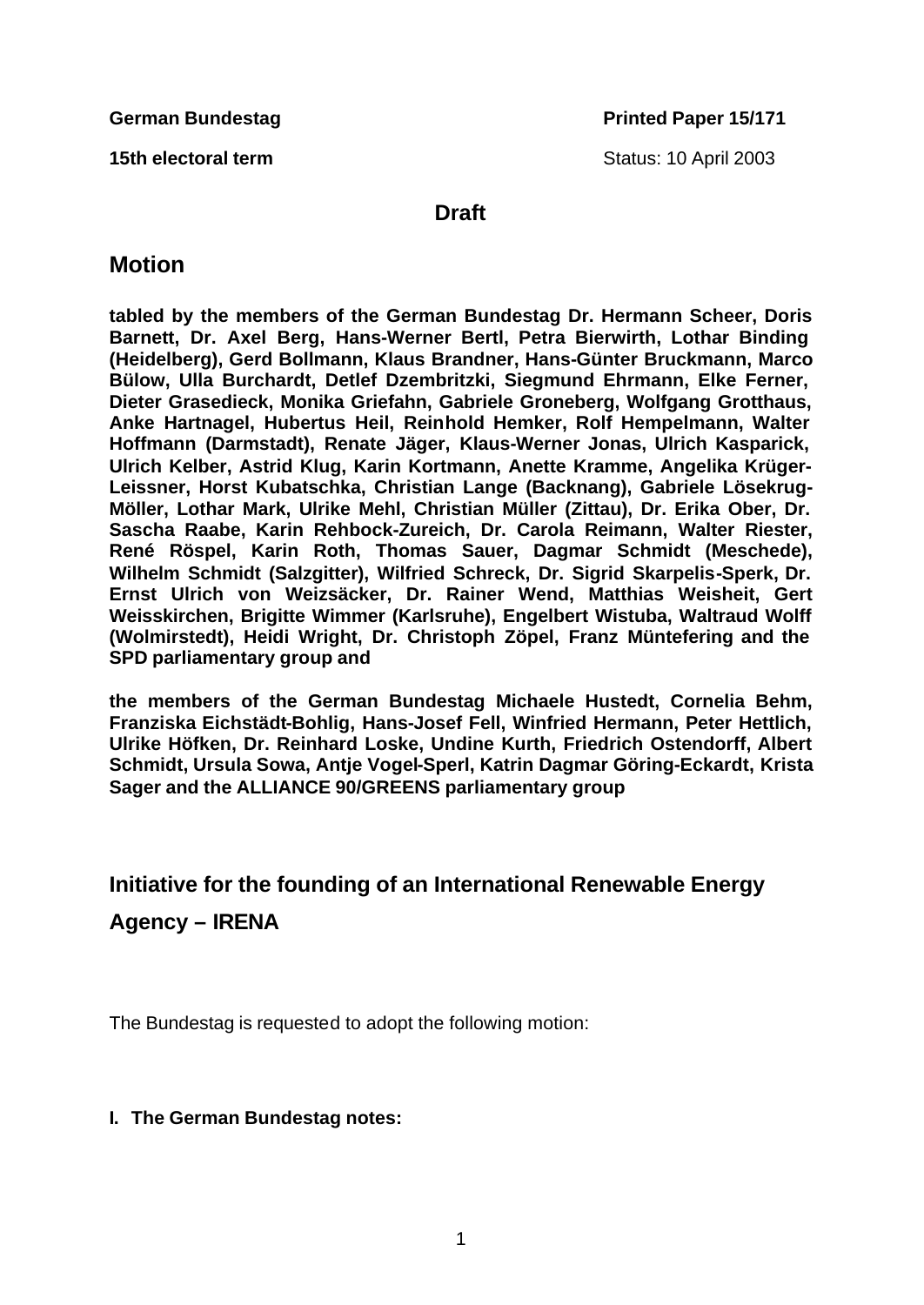The German Bundestag welcomes that the Federal Government is taking the initiative for founding an International Renewable Energy Agency (IRENA) as an international governmental organisation that is to support and advance the active utilisation of renewable energies on a global scale.

The deliberations and the results of the UN World Summit on Sustainable Development in Johannesburg clearly illustrated the growing worldwide interest in renewable energies. These energies play a key role in the protection of the global climate and the environment, resource conservation, the fight against poverty in developing countries and securing the long-term reliability of supplies. This International Agency would be a decisive step for promoting worldwide technology transfer in connection with renewable energies and increasing energy efficiency (especially the necessary efficient utilisation of energy). The task of international promotion requires full concentration on the subject by way of a separate governmental organisation. The promotion of renewable energies is no longer just a question of commercial energy supplies, but in many cases one of autonomous energy utilisation and the introduction of corresponding technologies. Since renewable energies open up the option of distributed energy utilisation in order to exploit its potential, it is of crucial importance to broaden the knowledge basis in a wide variety of different occupational fields.

#### **II. The German Bundestag calls upon the Federal Government:**

- 1. to swiftly bring to a conclusion the conceptual considerations regarding the initiative for founding IRENA and to develop a plan for its realisation, taking into account the preliminary work performed in this context at the International Impulse Conference in Berlin in June 2001;
- 2. to appoint a commission made up of international members to assess the prospects of success of the various strategies and concepts for the realisation of IRENA that are currently being discussed in the international arena, to advise the Federal Government and to support it in its international canvassing work for the realisation of this initiative;